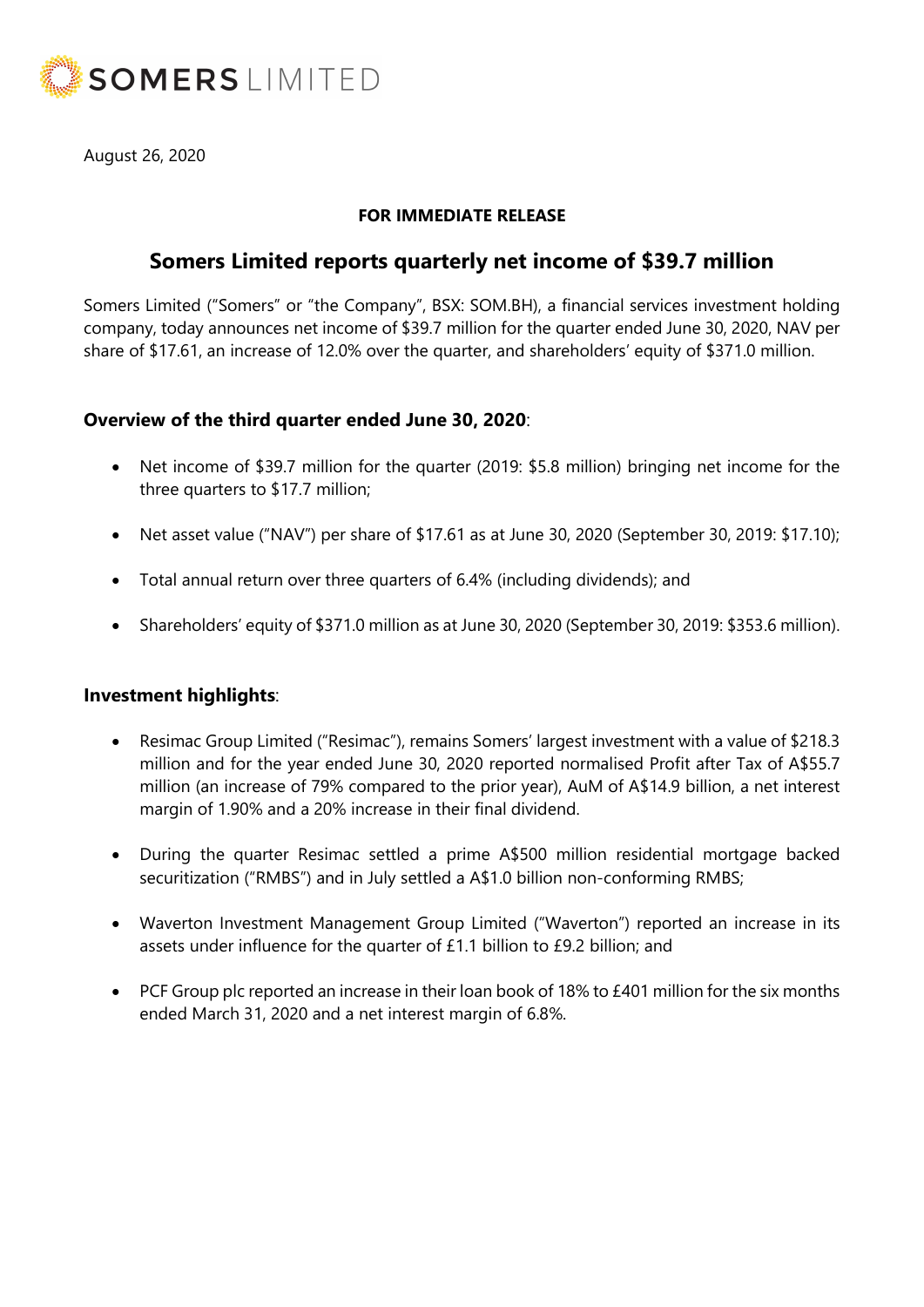

Commenting on the financial results, Warren McLeland, Chairman of Somers said:

"The value of the Company's investments rebounded markedly in the third quarter as global markets reacted to unprecedented central bank and government stimulus and it is pleasing to highlight that our NAV is back above this year's opening NAV and more importantly that we were able to report net income of \$39.7 million for the quarter. Our investee companies continue to deal positively with the fallout from Covid-19 and the majority of the companies' employees are now working from home.

Whilst the resilience in our investee companies' business models has been pleasing, we are conscious that the recovery is likely to be prolonged and this may well have an impact on some of our investments as global furlough schemes wind down and the full impact of Covid-19 is felt by these relevant economies. However, we are confident that our investments are, in the long run, well placed to create additional value.

On August 4, 2020 we announced that following the receipt of multiple offers we had terminated the agreement to sell BCB. The Company continues to work towards delivering a transaction which will benefit all of Somers and BCB's stakeholders and we look forward to updating Somers' shareholders in due course."

# Summary of Somers' results for the quarter ended June 30, 2020

#### Introduction

Somers recorded net income of \$39.7 million (2019: \$5.8 million) in the quarter and the earnings per share was \$1.88 (2019: \$0.29). Somers' net asset value per share ended the quarter at \$17.61 (September 30, 2019: \$17.10).

During the quarter, Somers recorded a \$21.4 million gain on its investment portfolio (2019: \$10.3 million). The gain was due to an increase in the value of PCF as its share price recovered and an increase in the valuation of Waverton as the company reported improved maintainable earnings following its recent impressive investment performance. Partially offsetting this was a valuation decrease at West Hamilton resulting from the impact on commercial property from Covid-19. Somers valued its holding in Resimac at A\$1.242 per share as at June 30, 2020 and this was similar to its March 31, 2020 Resimac share valuation of A\$1.245 resulting in a modest movement for the quarter. Somers also maintained its valuation of its holding in BCB at a similar value to last quarter.

Net foreign exchange gains were \$19.0 million for the quarter (2019: loss of \$4.2 million). As at June 30, 2020 78% of Somers' investment portfolio was exposed to foreign currencies, primarily Sterling and the Australian Dollar. Over the course of the quarter, the Australian Dollar increased in value versus the US Dollar by 12.5% while Sterling was relatively flat. These exchange gains were all unrealised.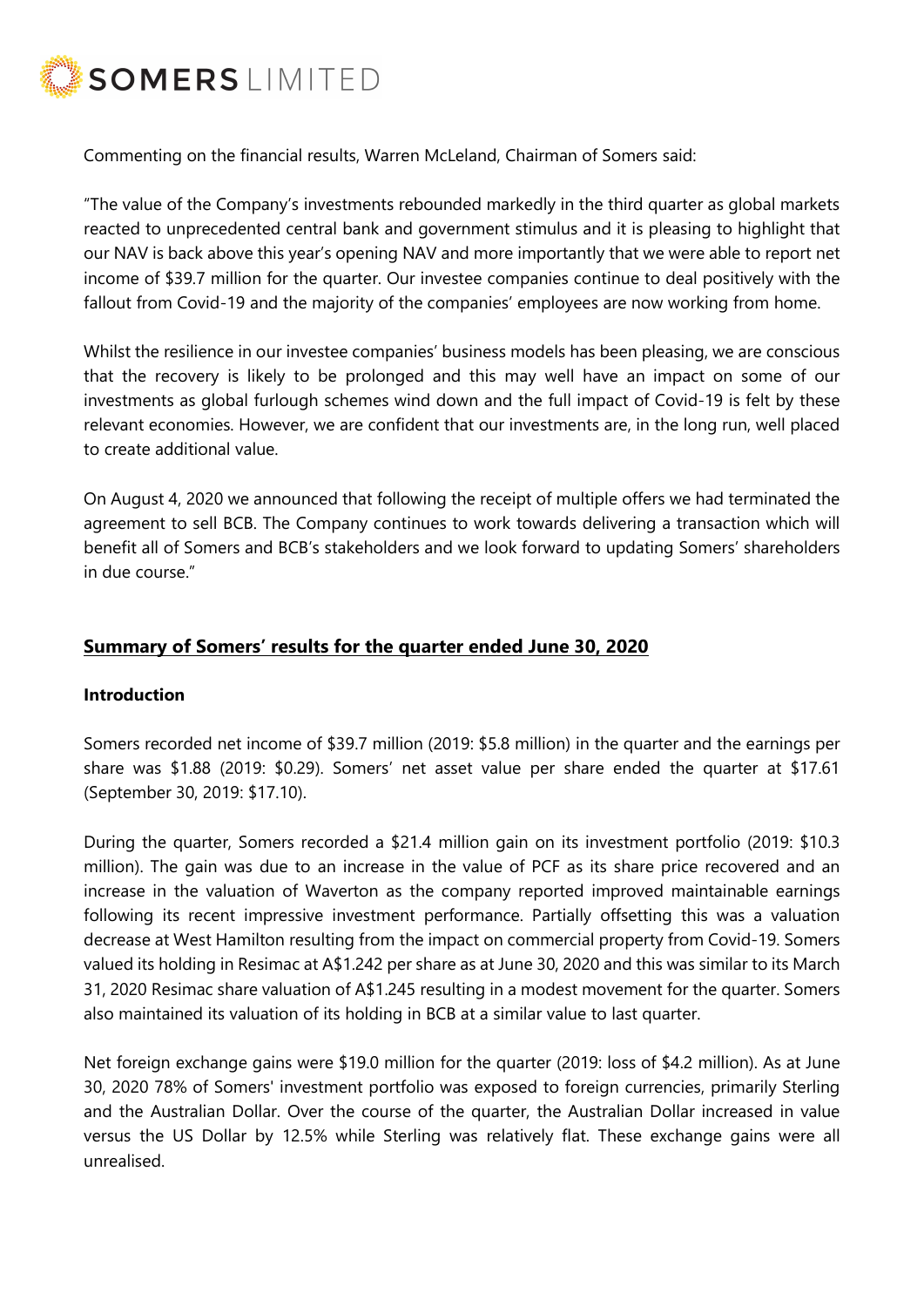

Somers' total assets increased to \$446.6 million (September 30, 2019: \$423.1 million) due to the valuation and currency movements outlined above. The investment portfolio was \$441.7 million as at June 30, 2020 (September 30, 2019: \$410.3 million) with equity investments (\$436.0 million) accounting for 98.7% of this total. The remaining portfolio investments, amounting to 1.3% (\$5.7 million) consisted of loans and other financial investments. Within investments, Resimac at \$218.3 million, BCB at \$70.0 million, Waverton at \$66.2 million, and PCF at \$32.1 million together represent 87.5% of total investments.

Post the quarter end, the Company announced that it had terminated the agreement to sell Bermuda Commercial Bank ('BCB") following the receipt of multiple unsolicited offers which the Board of Somers determined were superior to the first offer. Discussions continue with these parties and the Company is working towards a positive conclusion and will update shareholders as soon as possible.

#### Borrowings

Total borrowings were \$73.2 million at June 30, 2020 (September 30, 2019: \$67.9 million).

### Shareholders' Equity

Shareholders' equity increased to \$371.0 million as at June 30, 2020 (September 30, 2019: \$353.6 million). Somers did not buy back any shares during the June quarter and the number of shares in issue as at June 30, 2020 was 21,065,144.

#### Directors and Officers Interest in Somers' Share Capital

At June 30, 2020, the Directors and Officers of Somers and their related interests had combined interests totaling 155,367 common shares representing 0.7% of Somers' issued share capital. No rights to subscribe to shares or debt securities in Somers have been granted to, or exercised by, any Director or Officer of Somers during the June quarter.

#### Media Contact:

Alasdair Younie Director, ICM Limited Tel: 441-299-2897 Email: ay@icm.bm ENDS -